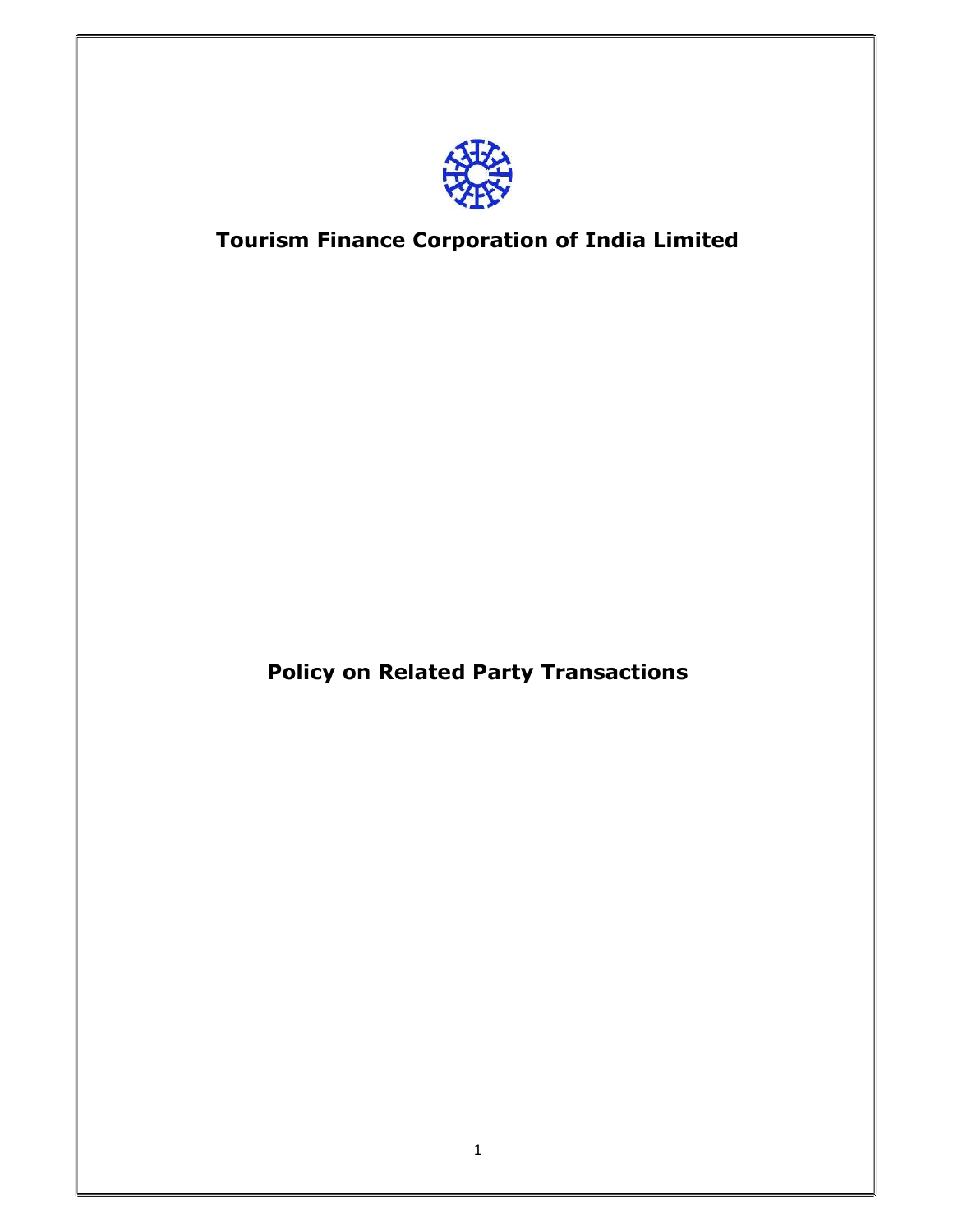## POLICY ON RELATED PARTY TRANSACTIONS

#### 1. INTRODUCTION

This Policy on Related Party Transactions (hereinafter referred to as "Policy") of Tourism Finance Corporation of India Ltd. (hereinafter referred to as "TFCI" or the Company) and the amendment to this Policy, if any, by the Board of Directors of the Company or any Committee thereof shall be effective from the date on its approval. TFCI has always been committed to best corporate governance practices and this Policy is prepared for ensuring compliance with the provisions of the Companies Act, 2013 and the Securities and Exchange Board of India (Listing Obligations and Disclosure Requirements) Regulations, 2015 and such other regulatory provisions, as may be applicable.

#### 2. OBJECTIVE OF THE POLICY

The Policy is framed to ensure due and proper compliance with the applicable statutory provisions and to fortify that proper procedure is defined and followed for approval/ratification and reporting of transactions, if any, as applicable, between the Company and any of its Related Parties. The provisions of this Policy are designed to govern the transparency of approval process and disclosures requirements to accord fairness in the treatment of related party transactions. The objective of this Policy is to set out:

- (a) The manner of dealing with the transaction between TFCI and its related parties based on the Act, read with Regulation 23 of SEBI Listing Regulations and any other laws and laws as may be applicable to the Company and;
- (b) The materiality thresholds for related party transactions.

#### 3. APPLICABILITY

The Policy shall be applicable to all Related Party Transactions entered with:

- (a) Board of Directors and their Relatives;
- (b) Key Managerial Personnel (KMP) of the Bank and their Relatives; and
- (c) Related Parties, as defined hereinafter.

This Policy shall be effective from 01.04.2022 and shall remain valid for a period of three years up to  $31<sup>st</sup>$  March 2025 or till next amendment/review pursuant to change in the Regulatory/Operational Guidelines. Any subsequent directives/guidelines issued by the Regulatory Authorities in this respect will automatically form part of the policy.

### 4. DEFINITIONS

- (i) "Act" shall mean the Companies Act 2013 and the Rules framed thereunder, including any modifications, amendments, clarifications, circulars or re-enactments thereof.
- (ii) "Arm's length transaction" (ALP) means a transaction between two related parties that is conducted as if they were unrelated, so there is no conflict of interest.
- (iii)"Associate Company", in relation to another company, means a company in which that other company has a significant influence, but which is not a subsidiary company of the company having such influence and includes a joint venture company.

Explanation—For the purposes of this clause- (a) the expression "significant influence" means control of at least twenty percent of total voting power, or control of or participation in business decisions under an agreement; (b) the expression "joint venture" means a joint arrangement whereby the parties that have joint control of the arrangement have rights to the net assets of the arrangement.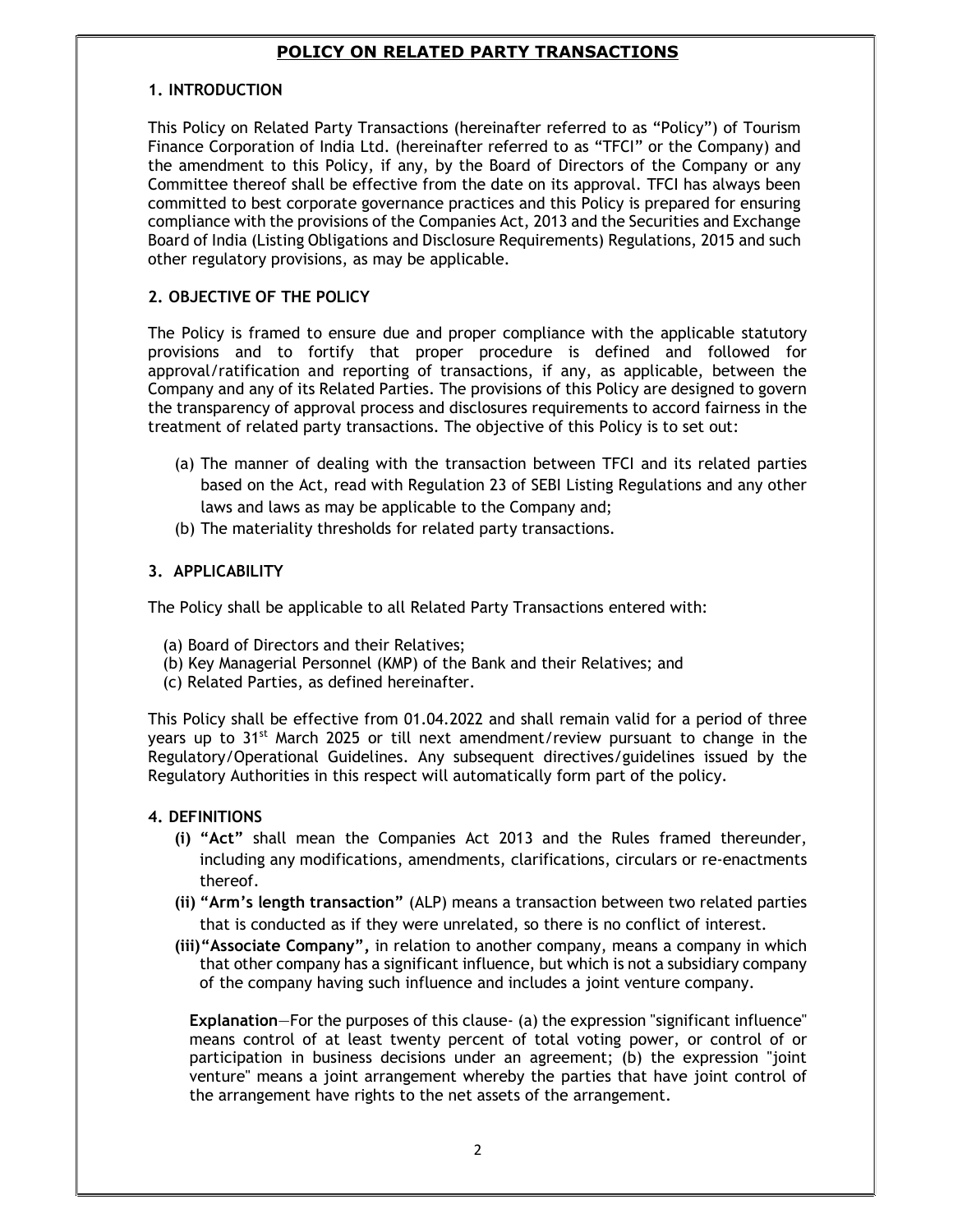- (iv) "Audit Committee" means a committee "Audit Committee" means the Audit Committee constituted by the Board in accordance with the Section 177 of the Act from time to time, in accordance with the provisions of the Act and SEBI Listing Regulation.
- (v) "Key Managerial Personnel" in relation to a Company, shall have the meaning as defined under Section 2(51) of the Companies Act, 2013 and means:

i) Managing Director & Chief Executive Officer ii) Whole-Time Director; iii) Chief Financial Officer and; iv) Company Secretary

as amended from time to time.

- (vi) "Listing Regulations" means Securities and Exchange Board of India (Listing Obligations and Disclosure Requirements) Regulations, 2015, as amended from time to time.
- (vii) "Material Related Party Transaction" is a transaction with a Related Party which shall be considered material if the transaction/transactions to be entered into individually or taken together with previous transactions during the financial year exceed Rs.100 crore or 10%(ten percent) of the annual consolidated turnover of the company as per the last audited financial statements of the Company, whichever is lower. In case of transaction involving payment to a Related Party for brand usage or royalty, it will be considered material, if the transaction(s) to be entered into individually or taken together with previous transactions during a financial year, exceed 5% (five percent) of the annual consolidated turnover of the Company as per the last audited financial statements of the Company.
- (viii) "Material Modification": A modification to the Related Party Transaction shall be considered material where the value involved or the impact of an event exceeds -

2% of the total income of TFCI as per the last audited financial statements **or** and the state of the state of the state of the state of the state of the state of the state of the state of the state of the state of the state of the state of the state of the state of the state of the state of the s

5% of the net worth of TFCI as per the last audited financial statements

whichever is lower.

- (ix) "Ordinary course of business" means the usual transactions, customs and practices undertaken by the Company to conduct its business operations and activities and includes all such activities which the company can undertake as per Memorandum & Articles of Association. The Board and Audit Committee may lay down the principles for determining ordinary course of business in accordance with the statutory requirements and other industry practices and guidelines.
- (x) ''Relative''

A person shall be deemed to be the relative of another, if he or she is related to another in the following manner, as defined under Section 2(77) of the Companies Act read with Rule 4 of Companies (Specification of definitions details) Rules, 2014):

a. Members of a Hindu Undivided Family (HUF)

b. Spouse

- c. Father: Provided that the term "Father" includes step-father.
- d. Mother: Provided that the term "Mother" includes the step-mother.
- e. Son: Provided that the term "Son" includes the step-son.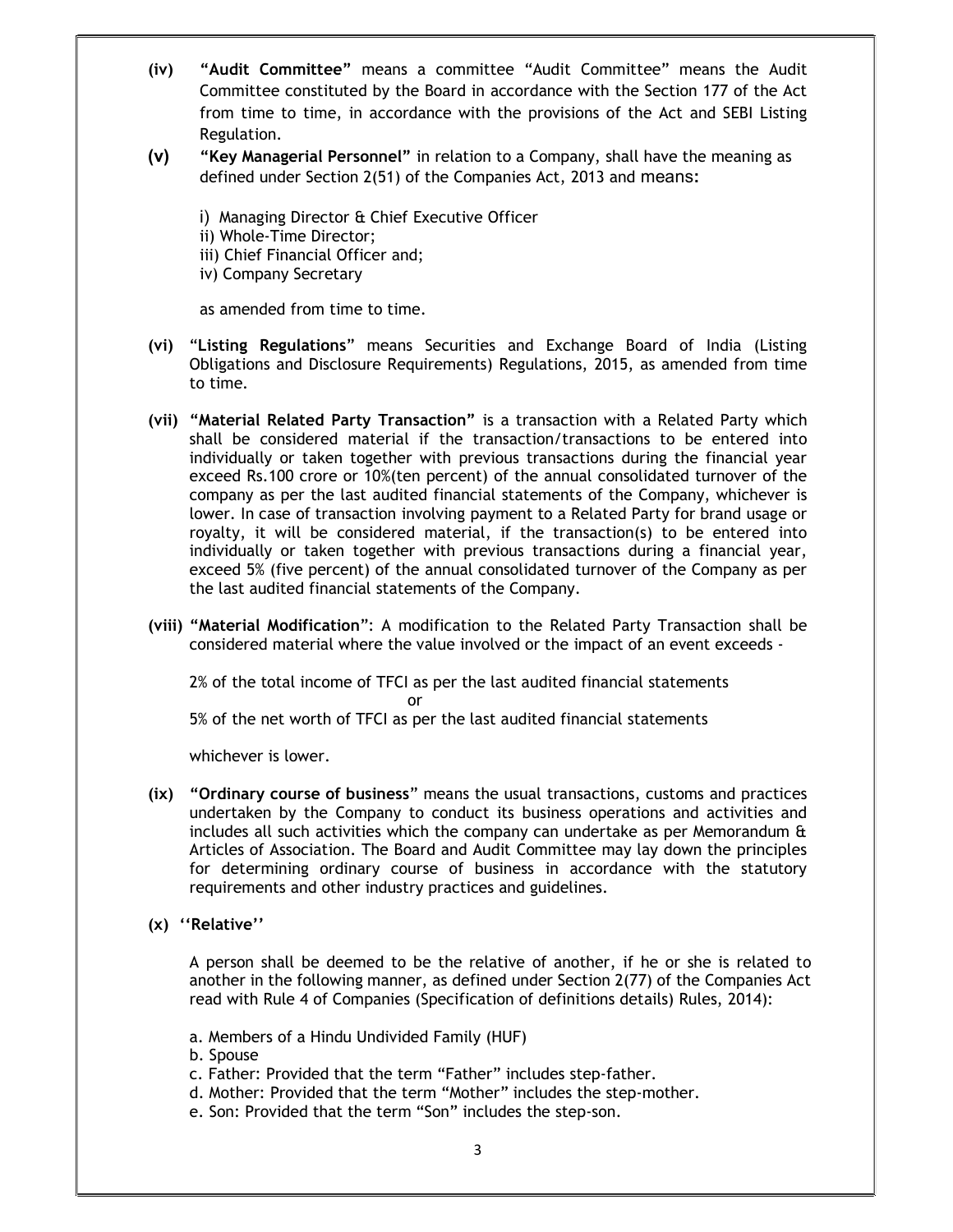- f. Son's wife
- g. Daughter
- h. Daughter's husband
- i. Brother: Provided that the term "Brother" includes the step-brother.
- j. Sister: Provided that the term "Sister" includes the step-sister.

#### (xi) "Related Party"

Related Party with reference to TFCI means apart related to the Company in any ways as laid down in section 2(76) of the Companies Act, 2013  $\&$  Regulation 2(1)(zb) of the SEBI(LODR), Regulation, 2015 as amended from time to time and include the followings:

- (i) Director or his relative;
- (ii) Key Managerial Personnel or their relatives;
- (iii) Firm, in which a Director or his relative is a partner;
- (iv) Private Company in which a Director or his relative is a member or director;
- (v) Public Company in which a Director is a Director and holds along with his relatives, more than two per cent of its paid-up share capital;
- (vi) Any Body Corporate whose Board of Directors, Managing Director, or Manager is accustomed to act in accordance with the advice, directions or instructions of a director of the company ;
- (vii) any person under whose advice, directions or instructions a Director or Manager of the company is accustomed to act;

Provided that nothing in sub-clauses (vi) and (vii) shall apply to the advice, directions or instructions given in a professional capacity;

- (viii) Any Body corporate which is
	- (a) a holding, subsidiary or an associate company of TFCI; or
	- (b) a subsidiary of a holding company to which TFCI is also a subsidiary; or
	- (b) an investing company or the venturer of TFCI;
- (ix) any person or entity belonging to the promoter or promoter group of the Company.
- (x) any person or any entity, holding equity shares:
	- (a) of twenty per cent or more; or
	- (b) of ten per cent or more, with effect from April 1, 2023;

in the Company either directly or on a beneficial interest basis as provided under section 89 of the Companies Act, 2013, at any time, during the immediate preceding financial year

(xii) "Related Party Transactions (RPT)" have the meaning as defined under Regulation  $2(1)(zc)$  of the SEBI Listing Regulations, as amended, shall mean a transaction involving a transfer of resources, services or obligations between:

- a. the Company or any of its subsidiaries on one hand and a related party of the Company or any of its subsidiaries on the other hand; or
- b. the Company or any of its subsidiaries on one hand, and any other person or entity on the other hand, the purpose and effect of which is to benefit a related party of the Company or any of its subsidiaries with effect from April 01, 2023.

regardless of whether price is charged and a transaction with a related party shall be construed to include a single transaction or a group of transactions in a contract,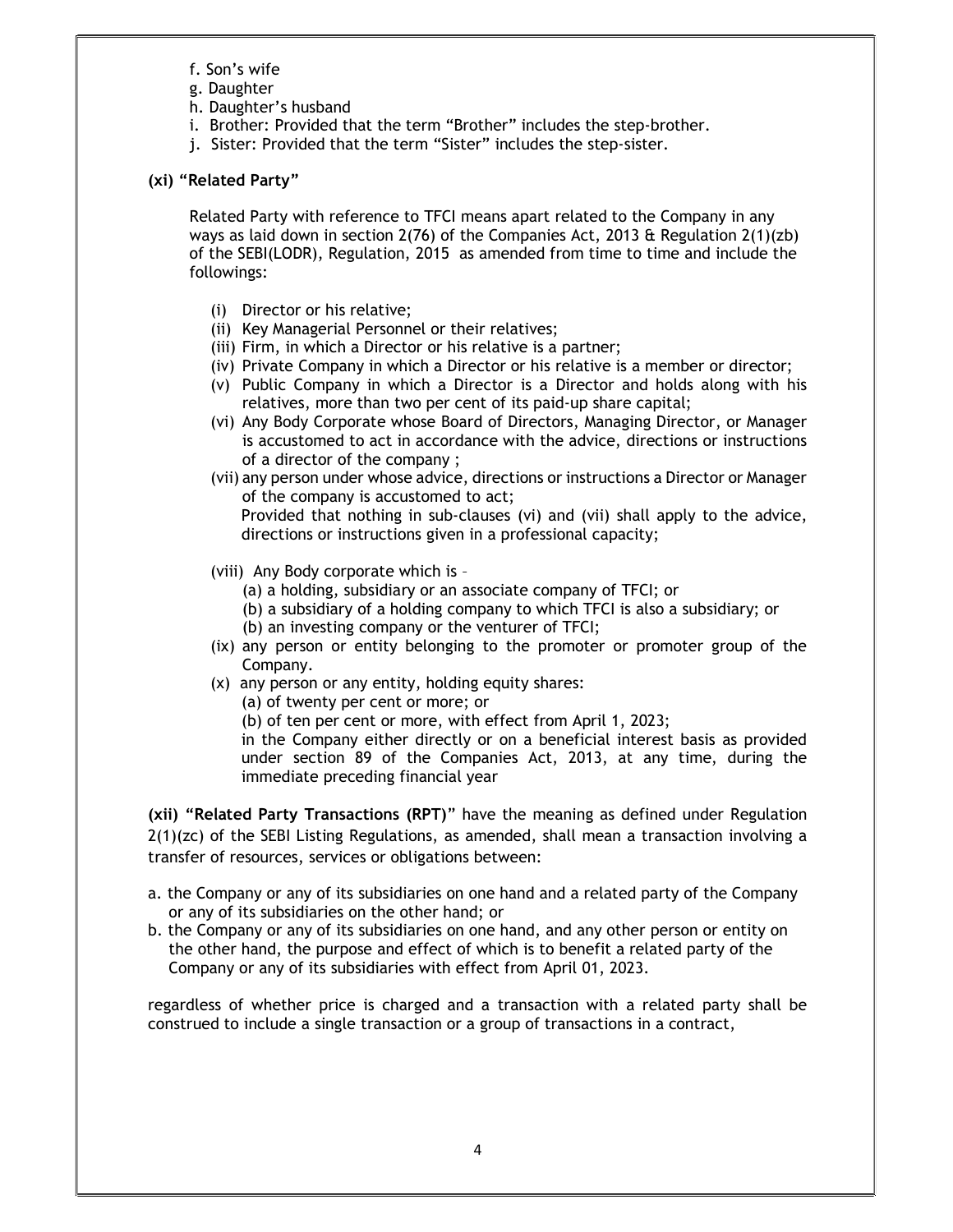Provided that the following shall not be a related party transaction:

- (a) the issue of specified securities on a preferential basis, subject to compliance of the requirements under the Securities and Exchange Board of India (Issue of Capital and Disclosure Requirements) Regulations, 2018
- (b) the following corporate actions by the Company which are uniformly applicable/offered to all shareholders in proportion to their shareholding: i. payment of dividend;

ii. subdivision or consolidation of securities;

- iii. issuance of securities by way of a rights issue or a bonus issue; and
- iv. buy-back of securities.
- c) Acceptance of fixed deposits by Non-Banking Finance Companies at the terms uniformly applicable/offered to all shareholders/public, subject to disclosure of the same along with the disclosure of related party transactions to the Stock Exchange(s), in the format as specified by SEBI within the stipulated period.

#### 5. POLICY

All Related Party Transactions other than those covered under omnibus approval must require prior approval of the Audit Committee in accordance with this Policy. All material related party transactions shall require approval of shareholders.

#### 5.1. Type of Transactions covered

- a) All transactions covered under the definition of Related Party Transactions in terms of Regulation  $2(1)(zc)$  of SEBI (LODR) Regulations [Clause  $4(xii)$  of the Policy] including transactions involving payments with respect to brand usage or royalty.
- b) Under Indian Accounting Standard Accounting Standard 24 (Ind-AS24), all transactions involving transfer of resources or obligations between related parties, regardless of whether or not a price is charged shall be covered, few illustrations of these are:
	- i) purchases or sales of goods (finished or unfinished);
	- ii) purchases or sales of property and other assets;
	- iii) rendering or receiving of services;
	- iv) leases;
	- v) transfers of research and development;
	- vi) transfers under licence agreements
	- vii) transfers under finance arrangements (including loans and equity contributions in cash or in kind);
	- viii) provision of guarantees or collateral;
	- ix) commitments to do something if a particular event occurs or does not occur in the future, including executory contracts (recognised and unrecognised);
	- x) settlement of liabilities on behalf of the entity or by the entity on behalf of that related party; and
	- (k) management contracts including for deputation of employees
- c) In addition to the above, the following transactions are also covered under Related Party Transactions in terms of the provisions of the Companies Act 2013:
	- i) Sale, purchase or supply of any goods or materials;
	- ii) Selling or otherwise disposing of, or buying, property of any kind;
	- iii) Leasing of property of any kind;
	- iv) Availing or rendering of any services;
	- v) Appointment of any agent for purchase or sale of goods, materials, services or property etc.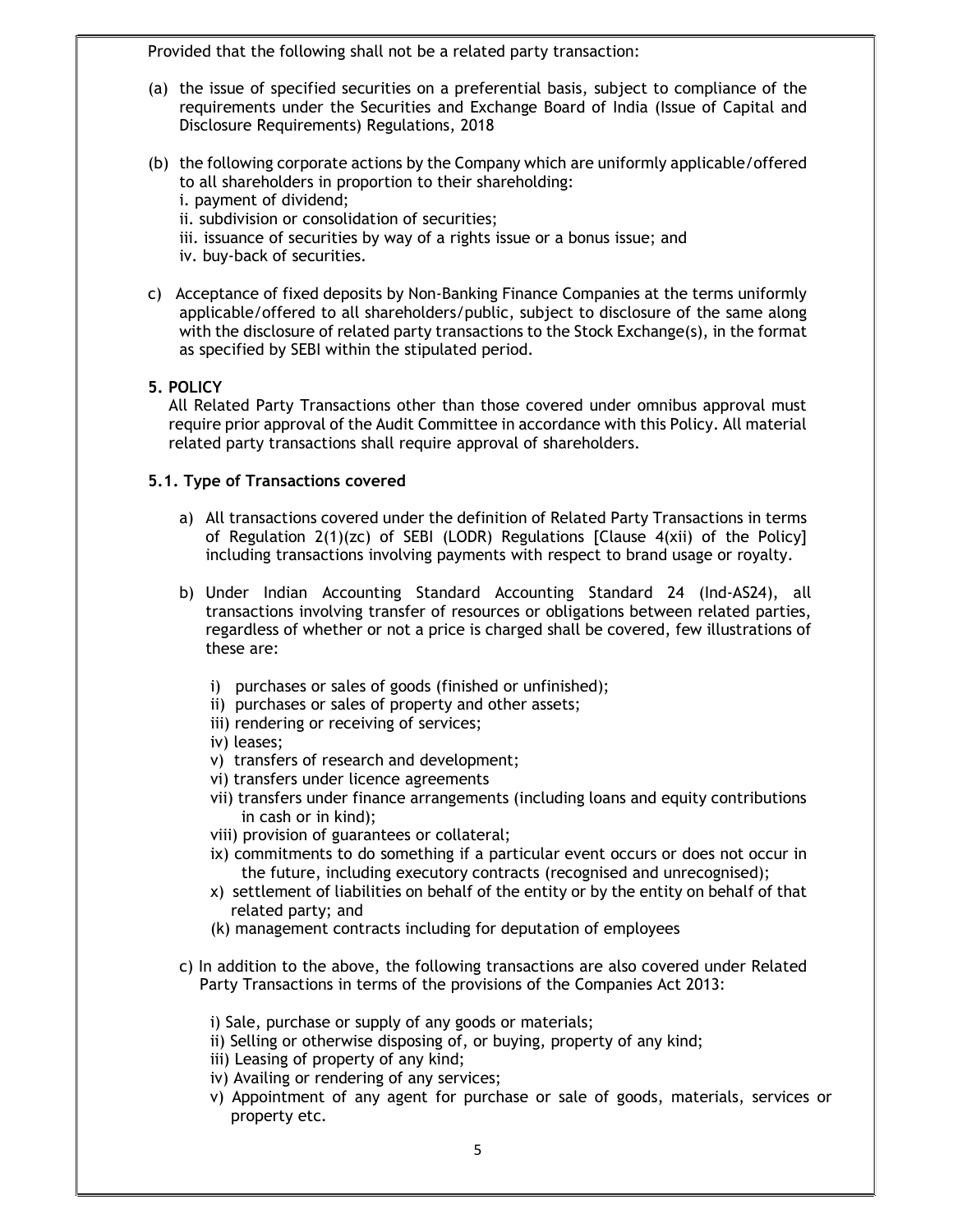- vi) Such related party's appointment to any office or place of profit in the company, its subsidiary company or associate company;
- vii) Underwriting the subscription of any securities or derivatives thereof, of the company.

#### 5.2 Identification of Related Parties

The Directors and KMPs are mandated to promptly communicate to the Company Secretary list of Related Parties on their appointment/posting as Director/KMP and any changes thereafter in the initial disclosure of Related Parties submitted by them. Company Secretary Department of TFCI shall maintain a database of Related Parties containing the names of individuals and the companies identified based on the definition of Related Party and declarations provided by Directors and KMPs, including any revisions therein.

#### 5.3 Identification of Related Party Transactions

Each Director and Key Managerial Personnel is responsible for providing notice to the Board or the Audit Committee regarding any potential Related Party Transaction involving him/her or his/her relative, including any additional information about the transaction that the Board/Audit Committee may reasonably request.

The notice of any such potential Related Party Transaction should be given to the Board/ Audit Committee well in advance so that the Audit Committee has adequate time to obtain and review information about the proposed transaction.

The Audit Committee will determine whether the transaction does, in fact, constitute a Related Party Transaction requiring compliance with this Policy.

#### 5.4 Procedure for approval of Related Party Transactions

### 5.4.1 Approval of the Audit Committee

- A. Prior approval of the Audit Committee shall be required for
- a) All related party transactions and subsequent material modifications as defined by the Audit Committee;
- b) RPTs where subsidiary is a party but the Company is not a party and the transaction amount exceeds subject to threshold of:
	- i) 10% of the consolidated turnover of the Company w.e.f. April 01, 2022;
	- ii) 10% of the consolidated turnover of the subsidiary w.e.f. April 01, 2023.

Further, the Audit Committee shall also review the status of long-term (more than one year) or recurring RPTs on an annual basis.

Members of the Audit Committee, who are independent directors, shall alone approve Related Party Transactions.

However, the Audit Committee may consider granting omnibus approval from the Audit Committee for all Related Party Transactions subject to compliances with the conditions prescribed in paras 1 to 9 below:

1. The Audit Committee shall, after obtaining approval of the Board of Directors, specify the criteria for granting the omnibus approval in line with the Policy and such approval which shall include the following namely: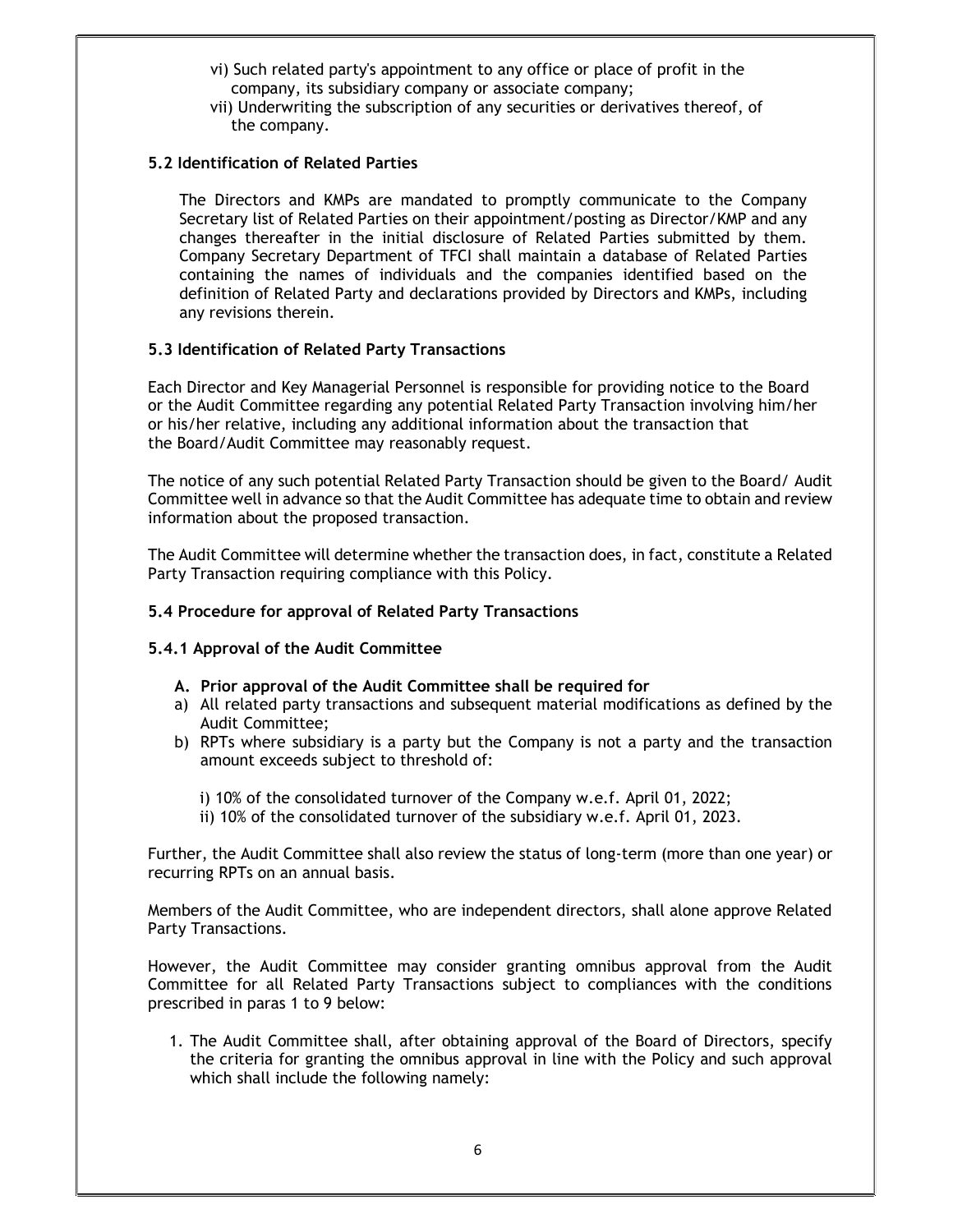- a) Maximum value of the transaction, in aggregate, which can be allowed under the omnibus route in a year;
- b) The maximum value per transaction which can be allowed;
- c) Extent and manner of disclosures to be made to the Audit Committee at the time of seeking omnibus approval
- d) Review related party, at such intervals as the Audit Committee may deem fit,
- e) Transactions which cannot be subject to the omnibus approval by the Audit Committee
- 2. The Audit Committee shall consider the following factors while specifying the criteria for making omnibus approval, namely:
	- a) repetitiveness of the transactions (in past or in future);
	- b) justification for the need of omnibus approval
- 3. The Audit Committee shall satisfy itself regarding the need for such omnibus approval for transactions of repetitive nature and that such approval is in the interest of the company;
- 4. The omnibus approval shall provide details of
	- a) the name/s of the related party and its relationship with the Company or its subsidiary, nature of transaction, period of transaction, maximum aggregated value of the transaction that can be entered into,
	- b) basis of arriving at the indicative base price / current contracted price and the formula for variation in the price if any and
	- c) such other conditions as the Audit Committee may deem fit.

Provided that where the need for related party transactions cannot be foreseen and aforesaid details are not available, Audit Committee may grant omnibus approval for such transactions subject to their value not exceeding rupees 1 crore per transaction.

- 5. The Audit Committee shall review, on a quarterly basis, the aggregated value and other details of related party transactions transacted into by the company pursuant to the omnibus approval given, if any;
- 6. Such omnibus approval shall be valid for a period not exceeding one financial year and shall require fresh approval after expiry of such financial year.
- 7. Omnibus approval shall not be made for transactions in respect of selling or disposing of the undertaking of the company.
- 8. The maximum value per transaction which can be approved under omnibus route will the same as per the materiality threshold as defined in the Policy
- 9. Any other conditions as the Audit Committee may deem fit

#### However, prior approval of the Audit Committee shall not be required for:

- a) Related Party Transactions, where the listed subsidiary is a party, but the Company is not a party, and if Regulation 23 and Regulation 15(2) of SEBI Listing Regulations are applicable to such listed subsidiary.
- b) Related Party Transactions of unlisted subsidiaries of the Company, where the prior approval of the audit committee of the listed subsidiary is obtained.
- c) Transactions entered into between the Company and its wholly owned subsidiary whose accounts are consolidated with the Company and placed before the shareholders at the general meeting for approval.
- d) Transactions entered into between two wholly owned subsidiaries of the Company, whose accounts are consolidated with the Company and placed before the shareholders at the general meeting for approval.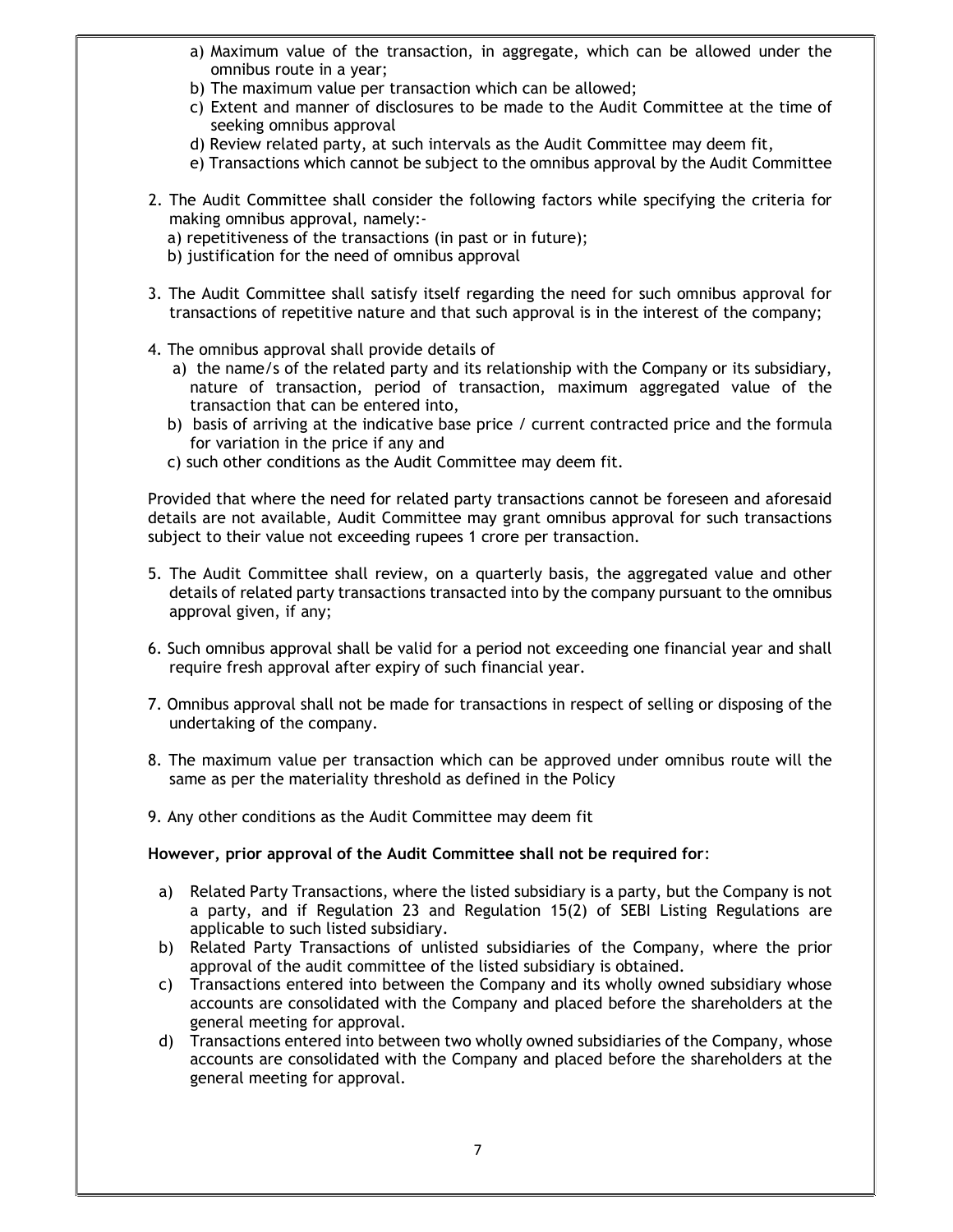#### 5.4.2 Approval of the Board of Directors of the Company

As per the provisions of Section 188 of the Act, all kinds of transactions specified under the said Section and which are not in the ordinary course of business or not at arm's length basis, are placed before the Board for its approval.

In addition to the above, the following kinds of transactions with related parties are also placed before the Board for its approval:

- a) Transactions which may be in the ordinary course of business and at arm's length basis, but which are as per the policy determined by the Board from time to time (i.e. value threshold and/or other parameters) require Board approval in addition to Audit Committee approval;
- b) Transactions in respect of which the Audit Committee is unable to determine whether or not they are in the ordinary course of business and/or at arm's length basis and decides to refer the same to the Board for approval;
- c) Transactions which are in the ordinary course of business and at arm's length basis, but which as per Audit Committee requires Board approval;
- d) Transactions meeting the materiality thresholds laid down in Clause 4(vii) of the Policy, which are intended to be placed before the shareholders for approval.

#### 5.4.3 Approval of the Shareholders of the Company

All material related party transactions and any subsequent material modifications as defined in the policy shall require prior approval of the shareholders through resolution.

For this purpose, none of the related parties of the Company shall vote to approve on such shareholders' resolution irrespective of whether the entity is a related party to the particular transaction or not (RP's can cast only negative vote to reject the shareholders resolution of material RPT).

In addition to the above, all kinds of transactions specified under Section 188 of the Act which (a) are not at Arm's Length or not in the ordinary course of business; and (b) exceed the thresholds laid down in Companies (Meetings of Board and its Powers) Rules, 2014 are placed before the shareholders for its approval.

However, the requirement of shareholders' approval shall not be applicable for the following cases:

- i) Related Party Transactions, where the listed subsidiary of the Company is a party, but the Company is not a party, and if Regulation 23 and Regulation 15(2) of SEBI Listing Regulations are applicable to such listed subsidiary.
- ii) Related Party Transactions of unlisted subsidiaries of the Company, where the prior approval of the shareholders of the listed subsidiary is obtained.
- iii) Transactions in respect of a resolution plan approved under section 31 of the Insolvency and Bankruptcy Code (IBC) 2016, subject to the event being disclosed to recognized stock exchange within one day of the resolution plan being approved.
- iv) Transactions entered into between the company and its wholly owned subsidiary whose accounts are consolidated with the company and placed before the shareholders at the general meeting for approval
- v) Transactions entered into between two wholly-owned subsidiaries of the Company, whose accounts are consolidated with the company and placed before the shareholders at the general meeting for approval.